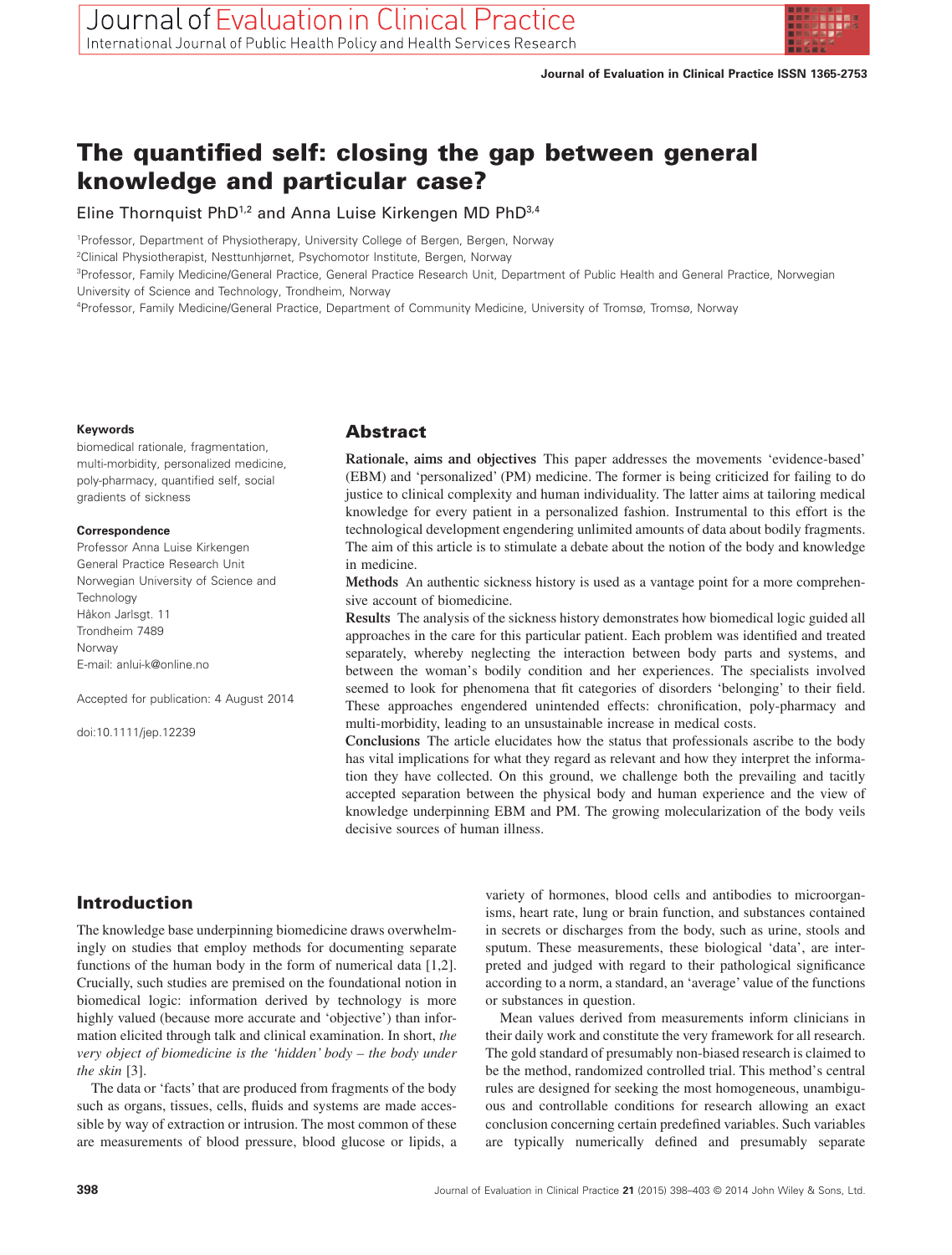'entities', in most cases, biological substrates or chemical substances. The most salient premises for the validity of this method are some core assumptions: (1) that parts or fragments can be separated from the body without changing their characteristics; (2) that bodies are equal entities allowing numerical approaches provided certain common criteria; (3) that patients having been diagnosed with 'the same' disease make a homogeneous group; and (4) that trials which accord to these methodological criteria yield generalizable results which are representative for the entire population. This knowledge about the average human body, its defined and classified diseases, and the appropriate attendant interventions inform the basis of contemporary biomedical, clinical practice condensed and manifest in evidence-based medicine (EBM), and formulated in guidelines for clinical application related to each disease [4]. This 'production' of guidelines has, by now, developed into a separate branch in biomedical research, manifest in guidelines for how to conceptualize guidelines, and in a subsequent catalogue of not only hundreds of disease-related but also numerous symptom-related guidelines for interventions on isolated 'variables' such as blood pressure or on single substrates such as cholesterol [4,5].

The spectrum of what can be extracted – and analysed – includes by now billions of data points. Modern genetics and epigenetics have pushed the numbers even higher after the sequencing of the human genome, in short 'genomics', had been completed. Following the same model, other structural elements were and are about to be approached in the same manner. This increasing number of '-omics' comprises the epigenome, the methylome, the transcriptome, the proteome, etc. [6]; the analyses of which gradually add to a seemingly complete mirror of the 'molecularized' self  $[7]$ ,<sup>1</sup> recently meta-commented as 'the narcissome' [8]. This chase for the truth about a person's health in ever more fragmented substrates of the body reflects the deeply rooted belief characteristic of reductionism: the truth about the whole resides in – and can only be unravelled by scrutinizing – parts. This approach will inevitably confirm and fortify a view of the body as extrinsic to the self and strengthen the intimate connection – typical of biomedicine – between knowledge generation and technology. Historically, the diagnostic issue has increasingly become one of accuracy [9,10]. To see without instruments and touch the patient directly is, from a biomedical point of view, inferior. The result of this 'deeper-down-inside-the body' orientation is that relevant phenomena are removed from their personal and social context [11]. Since biomedicine strips the body of its social context at the outset, connections between illness and the persons' life and struggles cannot be established.

## **Average patient, individual patient or particular person?**

Personalized medicine (PM) [12,13] is presented as an alternative to interventions based upon knowledge of the 'average' patient, also named 'the one size fits all' model, and its version of individual specificity is met with both enthusiasm and critique. Proponents maintain that PM represents a paradigmatic change in

medicine, while critics underscore that individualization has always been stressed in medicine, but its meaning has changed through the years. Some critics argue that the result is solely new forms of sub-populations rather than individual differences [13], others question the widespread conception of the universal material body and the lack of genuine interest for socio-cultural considerations when it comes to understanding human suffering and morbidity [7].

We wish to emphasize that individualization has always been an *ideal* in medicine and in health care more generally. Moreover, we recognize that a meticulously differentiated data profile, as described in PM, may quite precisely depict specific, quantifiable elements of an individual. Still, this approach represents an extremely narrow notion of personhood (a 'person' being someone embedded in and informed by socio-cultural context) since it neglects human relations and experiential sociality. The prevailing framework of the human body has, to an astonishingly limited degree, been problematized in medical research and clinical practice. The human body is conceptualized partly in physicalistic terms, still inspired by physics as the ideal scientific discipline, partly as a biological organism, inspired by the change in what is conceived of as the scientific ideal in recent decades [1–4].

#### **Fragmented data veil the socio-cultural context**

Epidemiological research has documented both an uneven distribution of sickness, of patterns of diseases and of premature death in most societies [14–17]. Ample evidence testifies that context phenomena such as socio-economic conditions (i.e. level of education, social class, housing and social network) are highly relevant premises for good health and a long life [18–21]. Social gradients in health have been increasingly studied – and documented – during the last decade, confirming the same pattern in every society and among societies: deprived populations (e.g. due to war, social crisis, famine, corruption, political instability or dictatorship) or certain deprived strata of populations (e.g. due to racism, sexism, ethnic discrimination or marginalization) suffer more and more from complex diseases and premature death than people in egalitarian and politically stable societies [22–27]. But even in these societies, social gradients cut invisible lines between areas of the country, through cities and even between neighbourhoods. Population statistics of the city of Oslo, for example, the capital of affluent, stable, egalitarian and democratic Norway with one of the world's highest average level of education, income, housing and employment show that life expectancy differs by a decade between inhabitants of inner city east and outer city west, in general, and for males in particular [28]. Being a male dweller in Oslo inner-east is simply not healthy. The reason for this cannot be deduced from measuring his body functions. The 'causes of the causes', as Sir Michael Marmot has termed this phenomenon [29], are the unevenly distributed living conditions and different existential premises for people leading their lives in different socio-cultural contexts.

We claim that unevenly distributed disease occurrence can serve as a two-sided magnifying glass. On the one hand, possible or probable *social preconditions* can be examined. This would require recognition of the interconnectedness between structures

<sup>&</sup>lt;sup>1</sup> The notion of the increasing molecularization of life in an even wider sense has been explored and commented upon in Braun, B. (2007) Biopolitics of the molecularization of life. *Cultural Geographies*, 14, 6–28.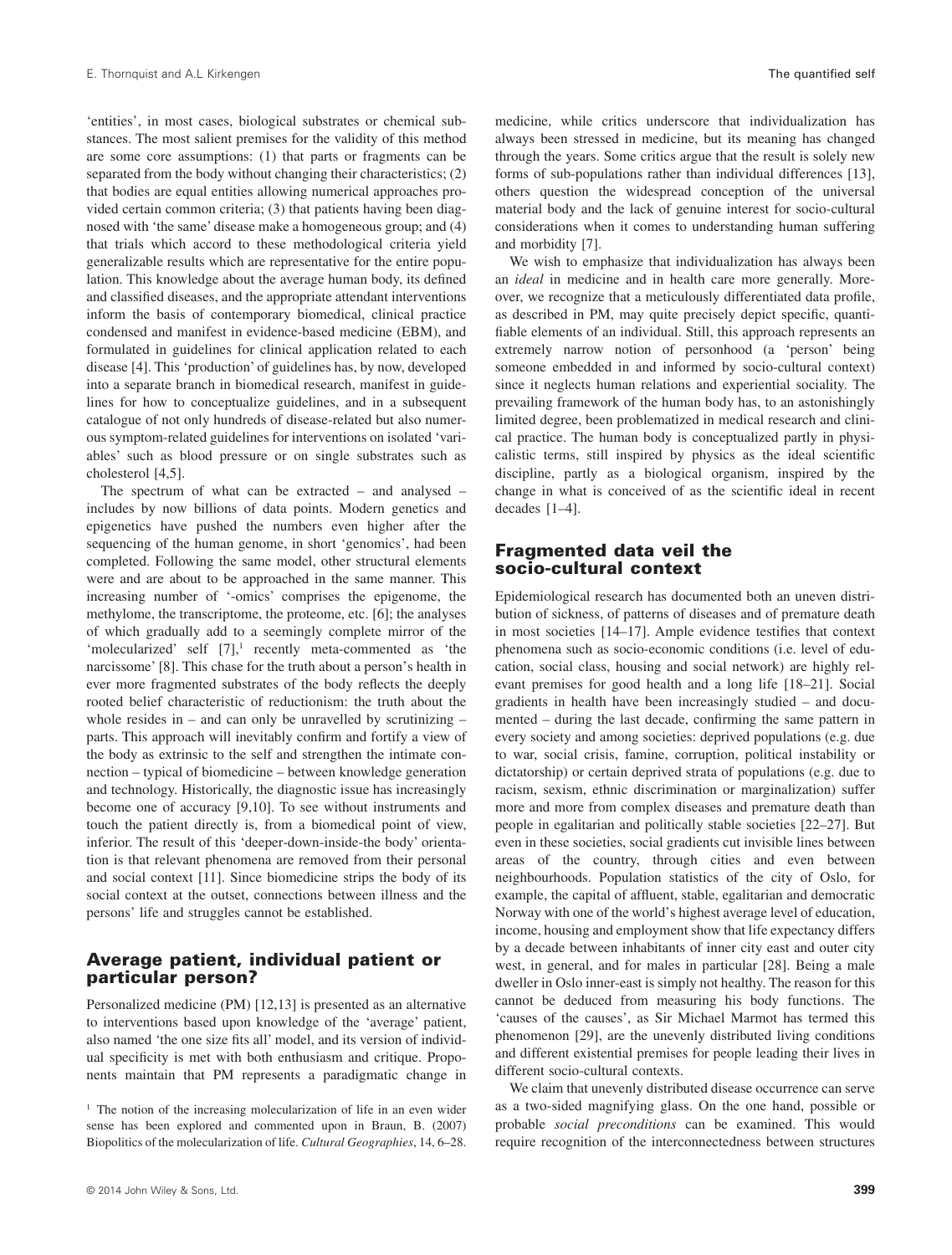and agency. It is not enough to scrutinize structural conditions; people's habits and way of life should also be included [30]. On the other hand, one may explore in what way *biomedicine and clinical practice* itself may contribute to social inequalities of health and illness.

Since social life and socio-culturally constituted roles and values inform personal health directly and indirectly, issues of power, resources and autonomy, and their opposite – powerlessness, deprivation and dependency – are at stake. Being and feeling overpowered may be lethal in itself [14,22,26], and it does not inspire self-respect. Consequently, people who are not met with respect are prone to act in ways that are not conducive to good health [31].

Likewise, socio-culturally or politically legitimized differences may represent concealed sources of unevenly distributed health problems and premature deaths. The constant experience of being treated in an 'unfair' manner was, however, a strong predictor for chronic cardiac disease in the Whitehall II study [32]. And the influence of a position of lower professional rank in the strictly hierarchically structured Whitehall quarters was strongly associated with other types of health problems such as type 2 diabetes [33] and obesity [34].

The detrimental effect on health of feeling powerless, dependent, subjected to external force or will, have, in general, been documented beyond doubt during the last decade. This effect is even more pronounced if such experiences have been an intrinsic part of childhood or adolescence [35–37]. An early 'overload' of a person's stress response system, resulting in chronic distress, has been shown to increase this person's risk for developing each of the most serious chronic diseases and to reduce her or his life expectancy by decades [38–41]. However, due to the very nature of sources of chronic distress, embedded in social structures and personal relationships as they are, these 'causes of the causes' [29] of chronic illness typically remain unidentified. The very concept of the body, the depersonalized, context-free, standard body and the average measures, renders biomedicine insensitive to other phenomena than those directly and technologically extracted from the body. Since these extracts not only are delimited as to certain characteristics (technical 'visibility', type of material, size of sample) but also precisely localized on the biomedical map of the body, they allow for the degree of exactitude and for numerical precision that meets the naturalist search for accuracy in the paramount strive for unambiguity.

#### **Judith Janson: an authentic case**

Once more, we wish to emphasize: we are aware that individualization has always been an *ideal* in medicine and in health care more generally. However, one can never take for granted that there is correspondence between practice and ideals. To elucidate the relationship between ideals and real-life practice is therefore an important empirical task. It requires, however, a methodical approach, which departs significantly from the dominant views of what counts as appropriate research in medical quarters. From our experiences as clinicians and researchers for several decades, we are well aware of the fact that several clinicians practise in ways that do *not* accord with the ideals of biomedicine. We therefore support Schwartz and Wiggens when they pointed to a paradoxical feature of medical practice [42]. They argued that the *human* aspect of medical practice is secured only when doctors are able to act in inconsistent ways, by availing themselves also of knowledge that from a biomedical point of view is unscientific. According to these authors, doctors would 'do harm' if they adhered strictly to biomedical logic and we should therefore appreciate doctors' ability to be inconsistent.

Still, there is a step ahead: aiming at individualizing the biomedical knowledge of the average body in encounters with the individual patient may provide possibilities for tailoring the medical measures taken. This, however, does not suffice to do justice to the health problems that spring from a particular person's lifetime experiences. In this context, we have chosen to analyse a case that saliently illustrates the tenacity of biomedical logic. In the following story, we have braided personal accounts of a woman with regard to that and how she was molested as a child – which was never recognized by her doctors or dentists during the first five decades of her sickness history – and a condensate of parts of her patient record which author A. L. K. had been given access to while performing a research project.<sup>2</sup>

A male neighbour raped Judith when she was 11 years old. Throughout the next year, the man provided his friends with frequent opportunities to abuse the girl through forced oral penetration. At the age of 12, she was admitted to a hospital suffering from severe abdominal pain, jaundice and pancreatitis. The surgeons concluded that the cause was a gallstone and decided to perform a cholecystectomy. The intervention did not relieve her abdominal pain, which continued unabated into adulthood. While still a teenager, the condition of her teeth deteriorated and she developed severe dental fear. At age 15, she attempted suicide and was admitted to a psychiatric unit. Also, she developed asthma and was diagnosed with anxiety disorder. Her attacks of anxiety were always accompanied by nausea, which very often led to vomiting. While still a teenager, she developed serious eating disorders, expressed in alternating phases of anorexia and bulimia. Since she experienced that she could sometimes control both her nausea and her vomiting by eating, she soon became grossly overweight. Beginning in early adulthood, she abused alcohol and, on several occasions, was involuntarily committed to a psychiatric unit subsequent to intoxications. There, she was medicated with various psychotropic drugs and, once, tried to hang herself. Her bad teeth caused a variety of eating problems and much oral pain. The expense of innumerable dental interventions, including implantations, resulted in her running up huge debts. Now in her early sixties, she is diagnosed with irritable bowel syndrome, type-2 diabetes, hypertension and hyperlipemia. In addition, she suffers from atopic eczema and arthritic pain, probably side effects of long-term medication for her chronic diseases.

We will point to central phenomena – and are going to elaborate on a few of them – in Judith's sickness history, such as (1) bodily inscriptions of oral abuse; (2) early loss of self-respect due to other people's disregard of her integrity; and (3) problems arising from lacking certainty as to own boundaries and a right to have these respected.

 $2$  The first analysis of the case is reported in detail in Kirkengen, AL. (2001) Inscribed Bodies. Dordrecht: Kluwer Academic Publishers. The woman related further information to the first author in recent conversations.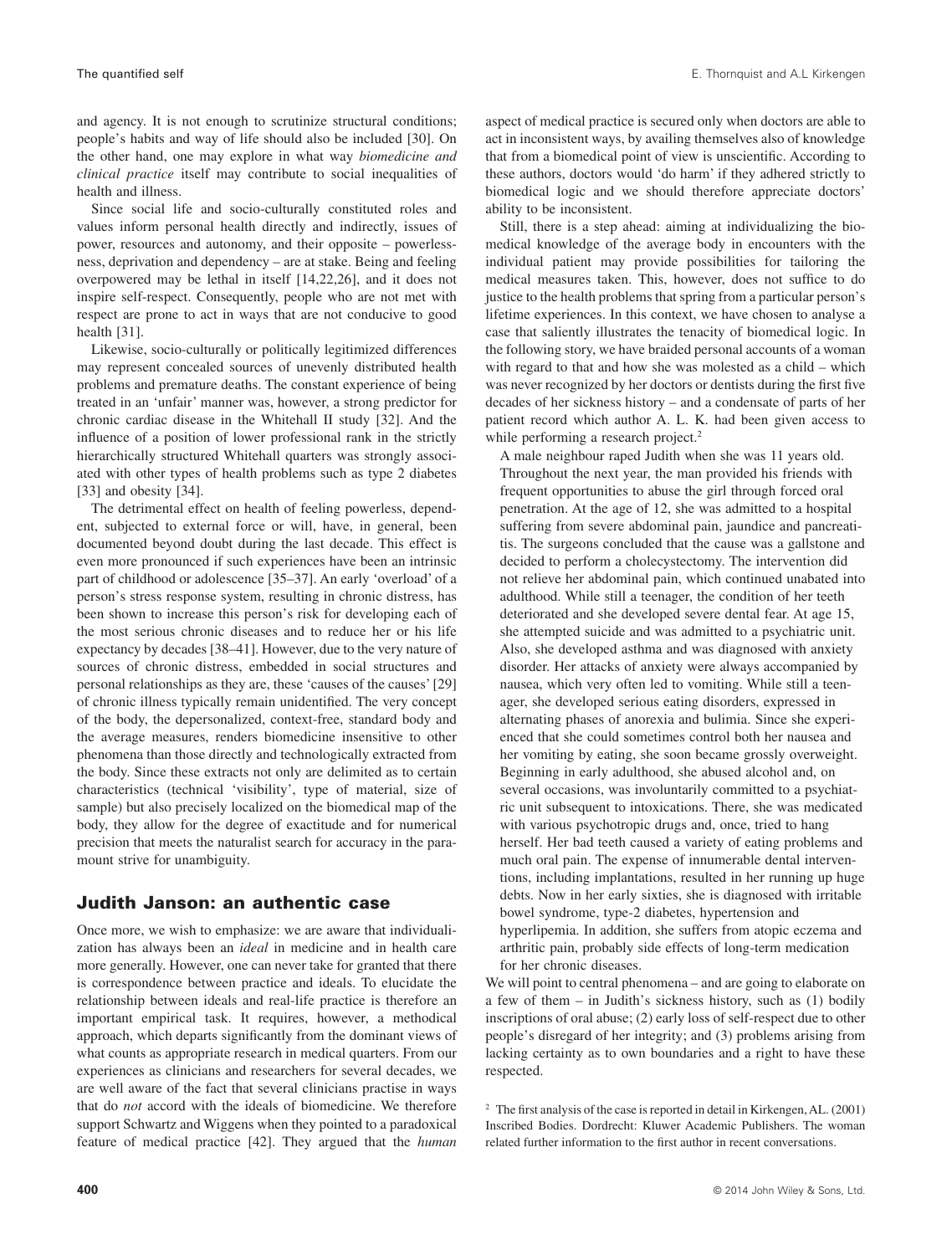Furthermore, when regarded as a 'case', Judith's history also contains certain clusters of problems or phenomena recently identified as some of the greatest challenges in Western health care. These are (1) patterns of so-called co- or multi-morbidity; (2) poly-pharmacy; and (3) well-known combinations of chronic pain syndromes resistant to medication, and of other so-called 'medically unexplained symptoms' or syndromes [24,43–45]. We shall return to these challenges.

With regard to the bodily impact of frequent and forced oral penetration, Judith's own accounts open insight into a wide spectre of sensations and perceptions, partly presented to the health care system – yet interpreted as signs of particular diseases – and partly untold by herself or unrecognized by relevant others as the effects of previous adverse experiences. Judith would never learn how to swim, and even showering could pose a threat, as she was particularly afraid of water – or anything else – 'running over my mouth', as she related. Being accidently hit in her lower face by water, would immediately evoke grave panic and according reactions like heartbeat, trembling, sweating, hyperventilating or fading and breathing problems. Only decades after the abuse had terminated (when she for the first time was admitted to the hospital), Judith came to understand that the obstructions diagnosed as asthma were always triggered by perceptions of or associations to being suffocated by 'things' swelling in her mouth. Later, she also realized that she could actually control both her abdominal pain and her eating problems by avoiding all foods with a shape, colour, smell, consistency or taste reminiscent of a penis or of semen. After such massive oral abuse, and given the effects that had indelibly inscribed on her body, her self-perception demanded that she draw a distinct line between her and what she had been forced to endure. Judith also reported that she always dissociated when receiving medical or dental treatment. Only recently has she found the courage to request of her doctors that they, 'Talk to me so I can bear to be present.'

Judith's dental fear and oral pains reflect a gradually emerging and partly recognized, complex pattern of health problems linking chronic pain, periodontal diseases, eating disorders, substance abuse, psychotropic medication, cardiovascular diseases, type 2 diabetes, metabolic syndrome, intoxications, depression, selfharm, dissociation and ideas about and actual attempts at committing suicide – with each other and with early childhood adversity [35–38,40–42,46–52].

Judith's health began to improve slightly when she, in her late forties, began to attend group meetings with incest survivors at a local incest centre. Becoming aware of what had been done to her and how these abusive experiences had affected her bodily self, her self-respect and self-esteem, her health and her subsequent need for health care, enabled her to reduce her sense of shame and her need for alcohol as a self-medication. Her personal statement is that, despite extensive medical attention since her early teens, countless laboratory tests, referrals to somatic and psychiatric hospitals, clinical investigations and extensive poly-medicalization, she has never received medical care appropriate for her personal needs.

#### **The making of a chronic patient**

The patient Judith Janson represented ever more clearly a problematic yet highly familiar 'Gestalt' in modern medicine: multimorbidity. The term denotes that she suffered from several disorders and diseases diagnosed as somatic, psychiatric and so-called functional and viewed as *un*related [24,43]. Thereby, we also encounter another core problem in modern medicine, namely poly-pharmacy. The term denotes the necessary use of various drugs for supposedly different diseases or health problems, each of which is prescribed and monitored according to separate guidelines specified for diseases or even risk factors, and developed in specialist medicine based upon clinical evidence for each diagnosis. Poly-pharmacy frequently results in consecutive health problems defined as side effect of singular drugs or engendered by their interaction. Although unintended, these health problems cause ever rising numbers of hospital admissions and even premature death [44].

This situation creates an ultimate challenge to EBM: proper medical approach to multi-morbidity is non-existent and, according to the model's own logic, it can never be generated.

#### **Medical artefacts backfire**

Medically unexplained syndromes, chronic pain, multi-morbidity and poly-pharmacy are issues of increasing concern in medical quarters as in the health care sector more generally, and they demonstrate ever more clearly the limitations of modern medicine. A stream of documentations from the neurosciences and from psycho-neuro-endocrino-immunology indicates with increasing strength that personal, lifetime experiences, in other words strictly subjective phenomena loaded with values and endowed with sociocultural meaning, affect the human body down to the cellular level. The empirical weight of these data, brought about by traditionally judged first-rank methodology, creates a paradox: *it invalidates its own premises*, the mind-body-schism, the fundamental biomedical theory of mind and matter as separate and different. Updated evidence from naturalist informed research points to a contrasting way of thinking: mind impacts on matter; mind matters.

This documentation dismantles the over-simplification inherent in medical attempts to, for example, explain the previously mentioned social gradients of disease. Denoting an uneven distribution of sickness in populations and strata of these, social gradients traditionally have been 'explained' with unfavourable lifestyle in groups or subcultures of any given society, and, as such, a result of 'choice' on group or individual level. Representing a considerable range of serious health problems such as hypertension, diabetes, hypercholesterolemia, metabolic syndrome, obesity, chronic lung diseases and cardiovascular disease, the phenomenon of social gradient of disease coincides with multi-morbidity, polypharmacy, high-risk profile, medically unexplained syndromes and disability. Still, medicine responds traditionally: diagnosing and treating each condition in every individual while failing to address socio-culturally constituted conditions engendering or fuelling the unevenly distributed problems. This approach, based upon measurements of bodily extracts or visualization of the body's insides, although increasingly recognized as inadequate, is consistently considered 'the best measure' and is still regarded as most valid due to its medically constructed 'evidence'. Furthermore, the movements of EBM and PM, relying upon ever greater numbers of fragmented data, grow rapidly and gain credibility precisely due to their use of traditional measures for data production about the individual body, promising accurate calculations of 'personal' risk and tailored disease prevention.

Meanwhile, health care systems in all Western countries, although absorbing ever more resources, do not 'produce' more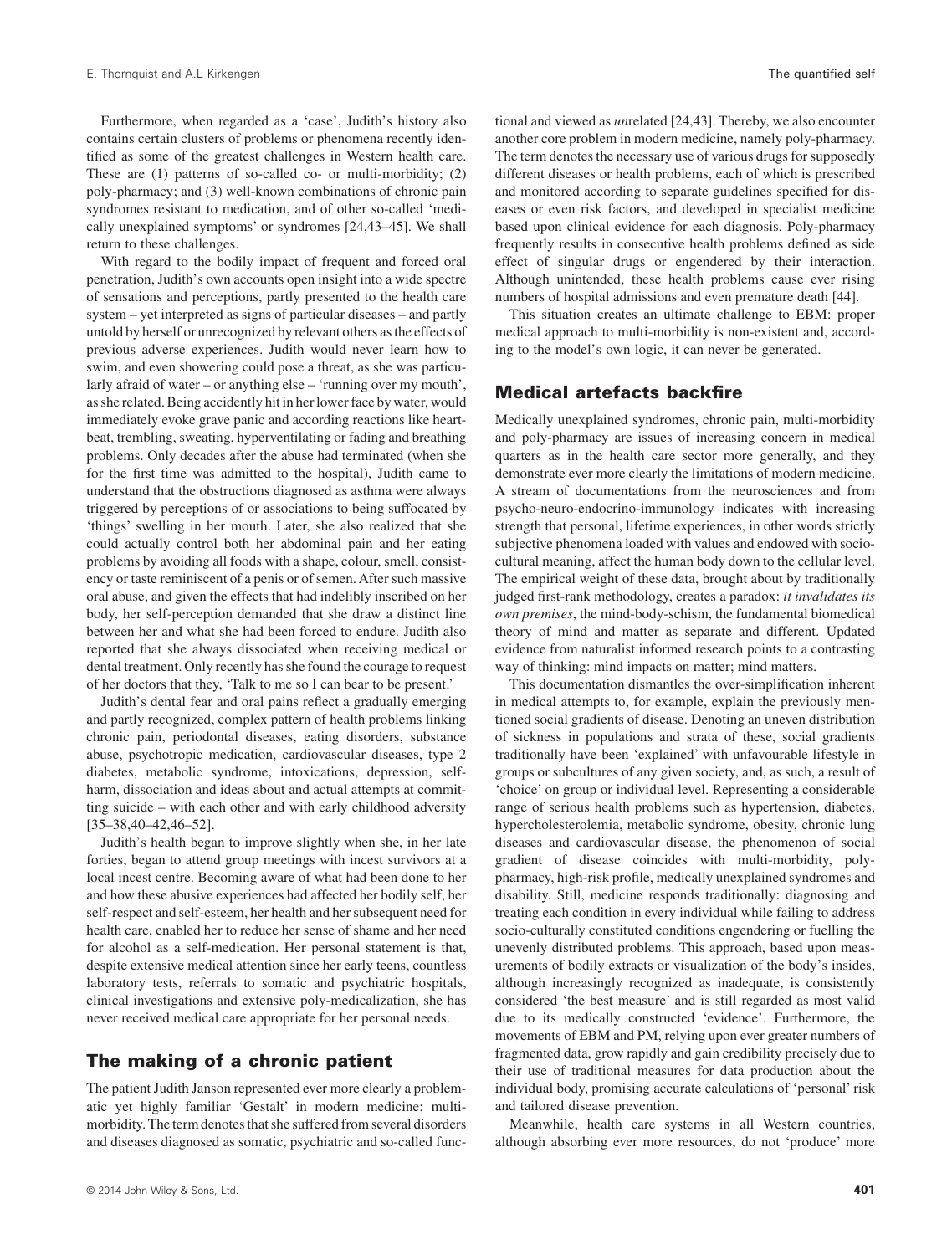health but rather chronicity and premature disability. The skyrocketing costs have been sought limited by means of a rapidly growing administrative control system, structured according to the principles of the market and designed to secure production, the model called new public management  $(NPM)$ .<sup>3</sup> However, the technology-driven development in biomedicine, in principle unlimited, fuels a likewise unlimited growth of controlling administration, involving doctors in producing information meant to allow for control of their desired and stipulated 'productivity'. This spiralling development, interfering between doctors and patients because absorbing active working time at the costs of proximity to the patients has, for example, led to a protest movement among Norwegian doctors across specialties [53], who reclaim their right to serve primarily the patients instead of the system/administration. The protest does not, however, include a critique of biomedicine and its fundamental assumptions. Given this shortcoming, it risks, although based on good intentions, to succeed in nothing but piecemeal revisions.

It goes without saying that NPM encompasses a host of organizational and institutional issues, which have significant impact on medical and health care practice and therefore need to be scrutinized. These issues, however, must be seen in connection with the theoretical framework underpinning biomedicine and the entire health care system in order to secure both a human practice and to keep the costs in the health care sector at a sustainable level.4

# **Conclusion**

We have reflected upon recent movements in biomedicine, EBM and PM, which aim at improving medical knowledge production and clinical practice in the face of rising costs and tasks in the health care systems of all Western societies. However, the most central challenges – multi-morbidity, complex chronic disorders and subsequent medicalization engendering poly-pharmacy – seem to evade the approach of these movements. By means of juxtaposing EBM and PM with the authentic, lifelong sickness history of a woman representing these challenges, we have shown that the assumedly appropriate medical treatments were not only useless, but had, in fact, detrimental effects. Moreover, we have tried to demonstrate that the origin of her sickness was of a kind that can never be disclosed by employing a biomedical rationale. In line with this, we claim that molecularizing the self with the increasing fragmentation of the human body cannot but fail to grasp the embodied impact of adverse living conditions. Consequently, a total re-orientation in medicine is needed.

<sup>3</sup> We are aware of the extended literature about NPM dealing with organizational issues and the problems inherent in applying a system designed for control of productivity in the realm of economy and bureaucracy to a field concerned with health, disease and human suffering, but we cannot elaborate on this topic within the frame of the present paper.

As to economics, not only the health care sector is grossly affected, but society at large. Interested readers may find extensive documentation provided by James Heckman and co-authors [54,55].

## **Acknowledgement**

The authors want to thank PhD fellow and doctor Henrik Vogt for his valuable advice concerning systems medicine, the theoretical framework of personalized medicine.

## **References**

- 1. Gordon, D. R. (1988) Tenacious assumptions in Western medicine. In Biomedicine Examined (eds M. Lock & D. R. Gordon), pp. 19–56. Dordrecht: Kluwer Academic Publishers.
- 2. Leder, D. (ed.) (1992) The Body in Medical Thought and Practice. Dordrecht: Kluwer Academic Publishers.
- 3. Thornquist, E. (2006) Face-to-face and hands-on: assumptions and assessments in the physiotherapy clinic. *Medical Anthropology*, 25, 65–97.
- 4. Bluhm, R. & Borgerson, K. (2011) Evidence-based medicine. In Handbook of the Philosophy of Science, Vol. 16, Philosophy of Medicine (ed. F. Gifford), pp. 203–237. Amsterdam: Elsevier BV.
- 5. Hetlevik, I., Getz, L. & Kirkengen, A. L. (2008) General practitioners who do not adhere to guidelines – do they have valid reasons? *Tidsskrift for den Norske Legeforening*, 128, 2218–2220.
- 6. Chen, R., Mias, G. I., Li-Pook-Than, J., *et al*. (2012) Personal omics profiling reveals dynamic molecular and medical phenotypes. *Cell*, 148, 1293–1307.
- 7. Niewöhner, J. (2011) Epigenetics: embedded bodies and the molecularisation of biography and milieu. *BioSocieties*, 6, 279–298.
- 8. Dennis, C. (2012) The rise of the 'narciss-ome'. *Nature News*, Available at: [http://www.nature.com/news/the-rise-of-the-narciss-ome](http://www.nature.com/news/the-rise-of-the-narciss-ome-1.10240) [-1.10240](http://www.nature.com/news/the-rise-of-the-narciss-ome-1.10240) (last accessed 7 September 2014).
- 9. Montgomery, K. (2006) How Doctors Think. Clinical Judgement and the Practice of Medicine. Oxford: Oxford University Press.
- 10. Atkinson, P. (1997) The Clinical Experience. The Construction and Reconstruction of Medical Reality. Brookfield: Ashgate.
- 11. Thornquist, E. (1995) Musculosceletal suffering: diagnosis and a variant view. *Sociology of Health and Illness*, 17, 166–192.
- 12. Bousquet, J., Anto, J. M., Sterk, P. J., *et al*. (2011) Systems medicine and integrated care to combat chronic noncommunicable disease. *Genomic Medicine*, 3, 43–55.
- 13. Tutton, R. (2012) Personalizing medicine: futures, present and past. *Social Science and Medicine*, 75, 1721–1728.
- 14. Farmer, P. (2005) Pathologies of Power: Health, Human Rights, and the New War on the Poor, 2nd edn. Berkeley: University of California Press.
- 15. Krieger, N. & Smith, G. D. (2004) 'Bodies count,' and body counts: social epidemiology and embodying inequality. *Epidemiological Review*, 26, 92–103.
- 16. Marmot, M. (2006) Health in an unequal world. *Lancet*, 368, 2081– 2094.
- 17. Sapolsky, R. (2005) Sick of poverty. *Scientific American*, 293, 74– 79.
- 18. Seeman, T., Epel, E., Gruenewald, T., Karlamanga, A. & McEwen, B. S. (2010) Socio-economic differentials in peripheral biology: cumulative allostatic load. *Annals of the New York Academy of Sciences*, 1186, 223–239.
- 19. Gruenewald, T. L., Karlamanga, A. S., Hu, P., Stein-Merkin, S., Crandall, C., Koretz, B. & Seeman, T. E. (2012) History of socioeconomic disadvantage and allostatic load in later life. *Social Science and Medicine*, 74, 75–83.
- 20. Dalstra, J. A. A., Kunst, A. E., Borrell, C., *et al*. (2005) Socioeconomic differences in the prevalence of common chronic diseases: an overview of eight European countries. *International Journal of Epidemiology*, 34, 316–326.